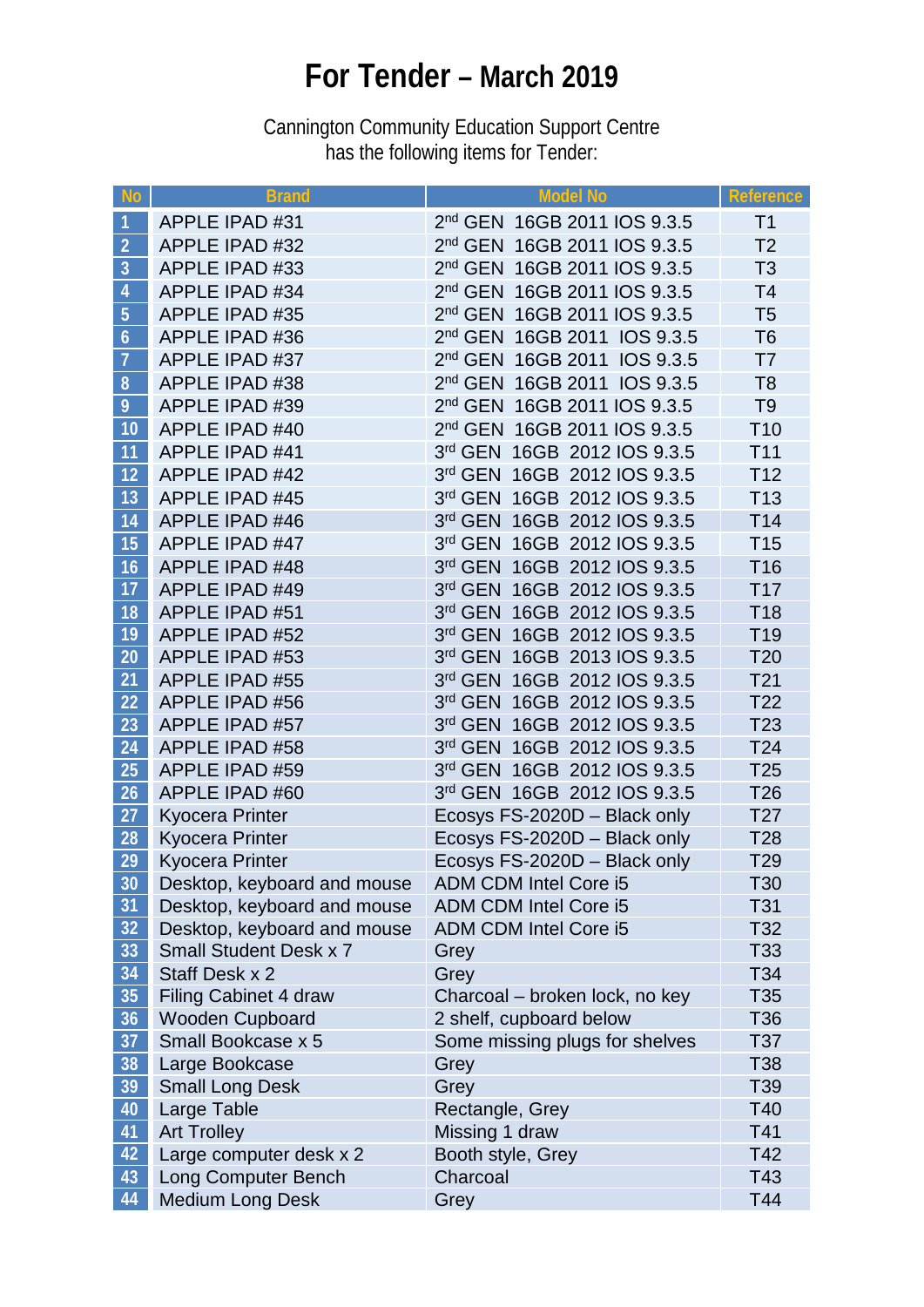They are all in working order but are over four years old and therefore must be disposed of.

If you wish to see the items, please contact **Angela McKennay or Tanya Buchan** on **9351 2480** to arrange a viewing time and select a particular item. (Charger, cover and cord are included).

All offers will be considered with the highest bidder for an item being successful. Please note that all items have a reserve price.

## **INTERESTED**

Complete the tender form attached and return it by placing in a sealed envelope in the tender box provided in the CCESC reception office before **12.00pm** on **Friday 5th April 2019** – **no late tenders** will be accepted. Successful bidders will be contacted.

**All items must be paid for and collected before 2:00pm on Monday 8th April 2019** or item will be forfeited.